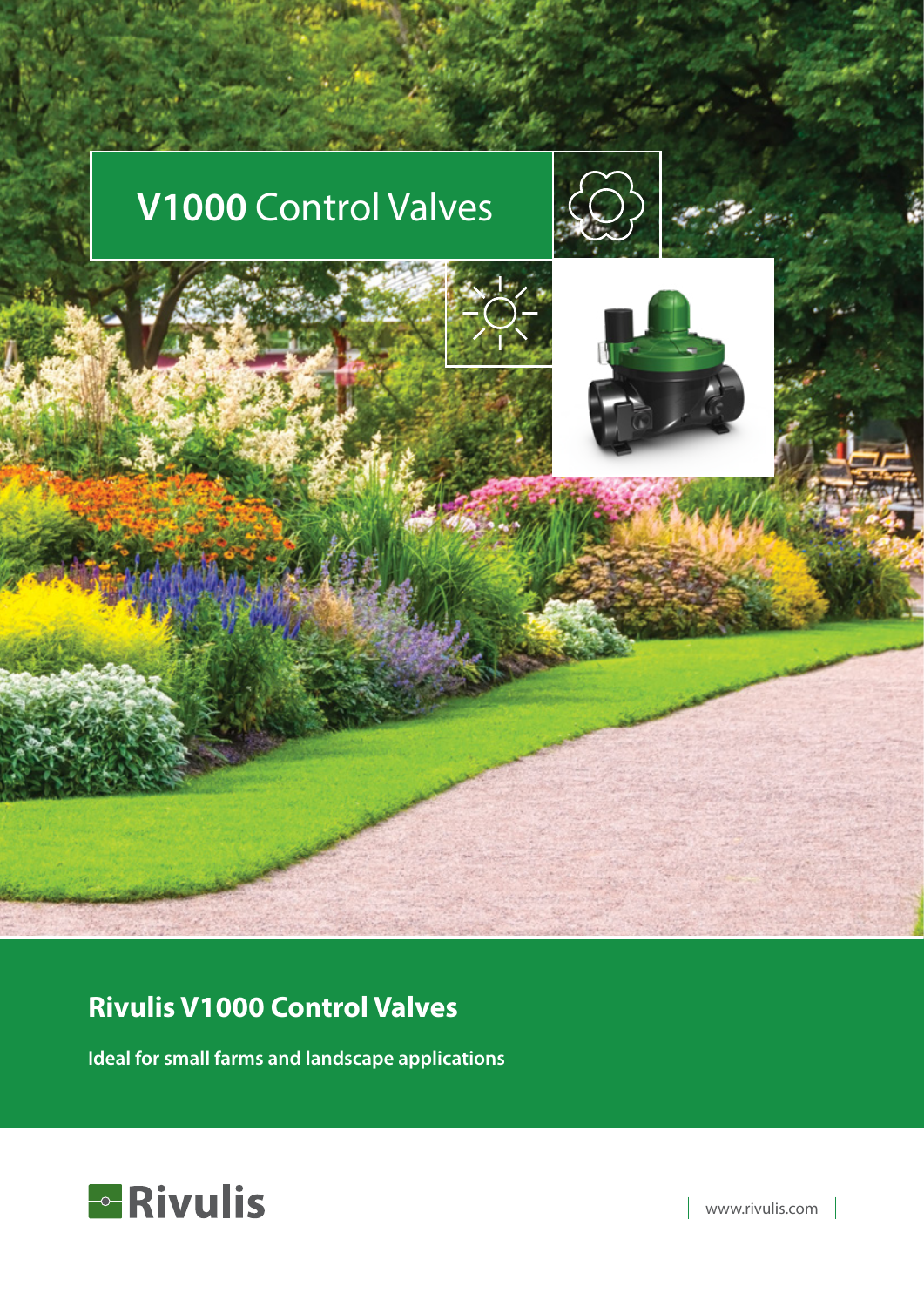# **The Economical Choice for Small Scale Irrigation Systems**

#### **Features:**

- **Glass-filled Nylon Construction**
- **Manual/Electric**
- Manual Throttling

#### **Benefits:**

**Full Bore Seat**

■ 2-Way Internal or 3-Way External

- All of the Rivulis V1000 Control Valves are designed with a manual throttling knob to provide extra flexibility to control pressure and flow
- The valve body cover and diaphragm piston assembly are constructed of glass-filled nylon to be durable in tough conditions
- The valve body design includes a full-bore seat with an unobstructed flow path, providing low head loss in high flow conditions
- The electric valve control circuit is internal (2-way circuit) providing significant benefits such as no external tubes or accessories



### **Where to Use**

The Rivulis V1000 Control Valve can be used to operate blocks with flows up to 25 cubic meters per hour.

**The economical choice for residential, commercial, and small agricultural irrigation systems**

## **Valve Configuration Options**

| Valve Function    |           |        | Actuation | Pilot     |            |                               |                                     |
|-------------------|-----------|--------|-----------|-----------|------------|-------------------------------|-------------------------------------|
|                   | Manual    | 24y AC | 9v DC     | Hydraulic | Throttling | Low Pressure<br>$(2/3 - Way)$ | <b>Medium Pressure</b><br>$(3-Way)$ |
| On/Off            | $\bullet$ |        |           |           |            |                               |                                     |
| Pressure Reducing | $\bullet$ |        |           |           |            |                               |                                     |
| Quick Relief      |           |        |           |           |            |                               |                                     |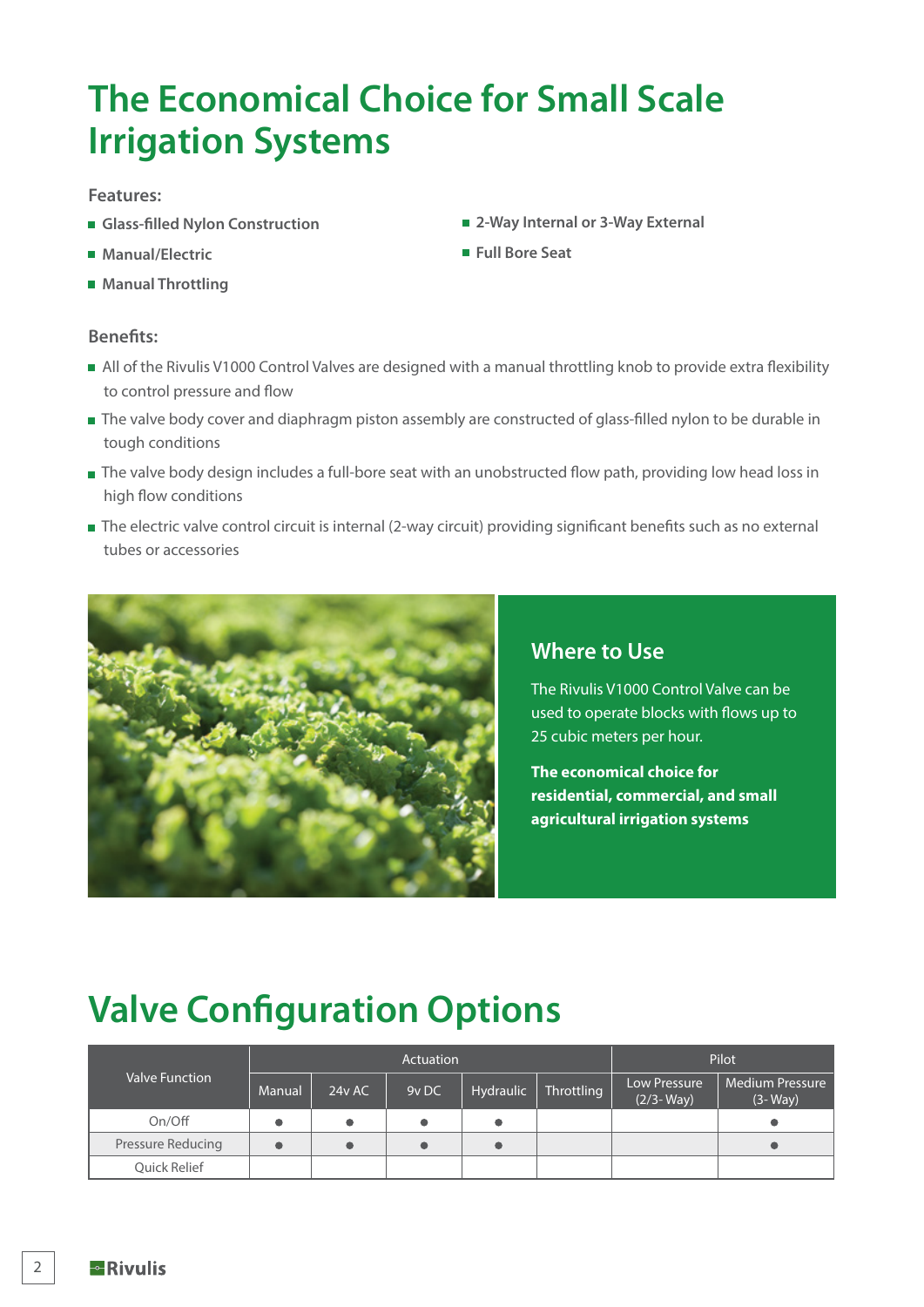## **Flow Chart**



Note: Added Head loss for 2-Way circuit (for "V" below 2 m/s): 0.3 bar

# **Dimensions and Weights**

| p           | 1" In-Line<br>$(25 \text{ mm})$ | $1\frac{1}{2}$ " In-Line<br>$(40$ mm $)$ | 2" In-Line<br>$(50 \text{ mm})$ | 2" Angle<br>$(50$ mm $)$ |
|-------------|---------------------------------|------------------------------------------|---------------------------------|--------------------------|
|             | mm                              | mm                                       | mm                              | mm                       |
|             | 110                             | 160                                      | 170                             | 85                       |
| Н           | 115                             | 180                                      | 190                             | 210                      |
| R           | 22                              | 35                                       | 38                              | 60                       |
| W           | 78                              | 125                                      | 125                             | 125                      |
| Weight (kg) | 0.35                            |                                          | 1.1                             | 0.91                     |



In-Line Angle

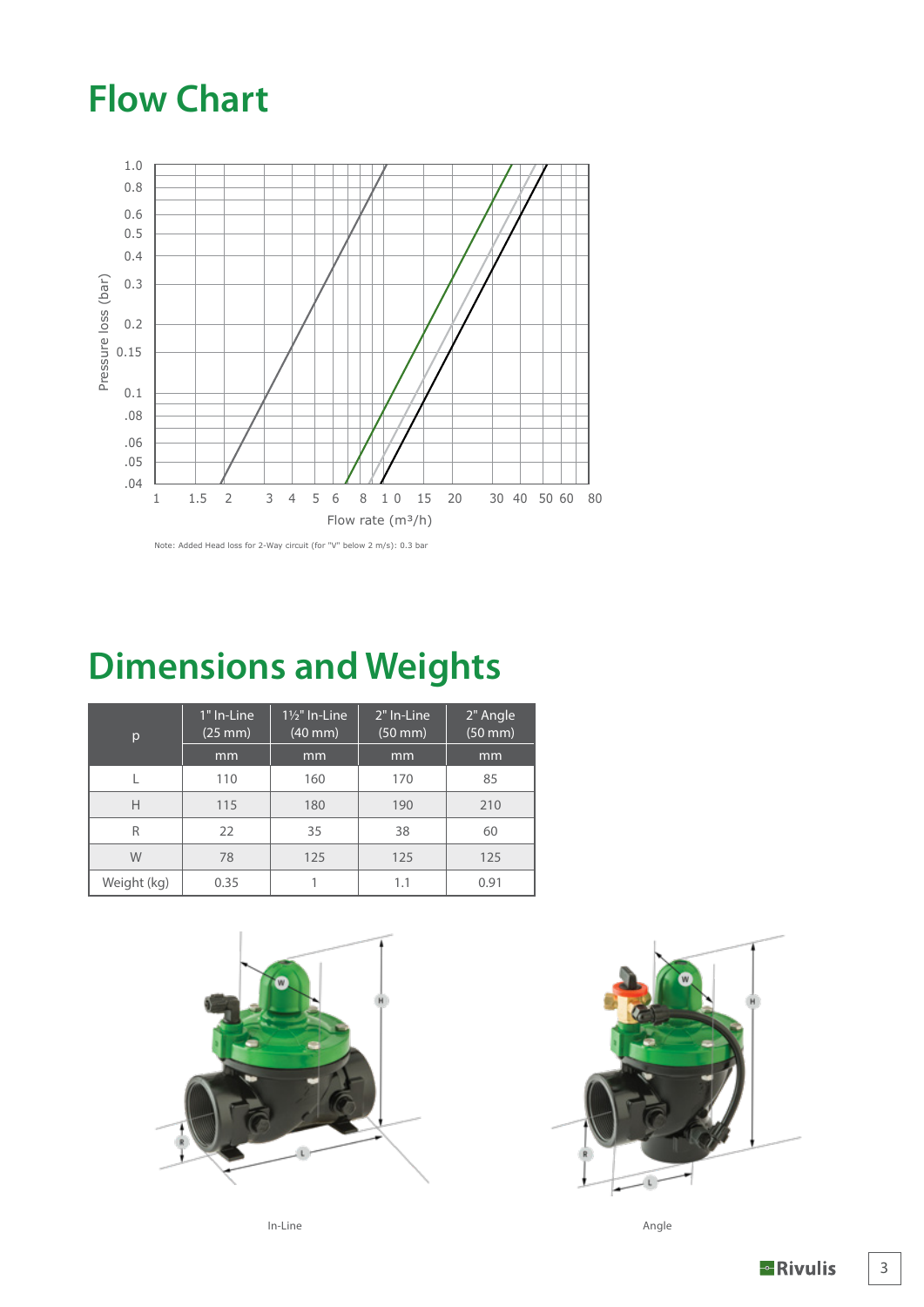# **Product List**

| Rivulis V1000 Hydraulic Control Valve   Body |             |                |             |                        |            |                          |  |  |  |
|----------------------------------------------|-------------|----------------|-------------|------------------------|------------|--------------------------|--|--|--|
| Line                                         | Description | <b>Size</b>    | <b>Body</b> | <b>Control Circuit</b> | Connection | Product<br><b>Number</b> |  |  |  |
| V1000                                        | Body        |                | In-Line     | 3W                     | <b>BSP</b> | WT12191                  |  |  |  |
| V1000                                        | Body        | $1\frac{1}{2}$ | In-Line     | 3W                     | <b>BSP</b> | WT12195                  |  |  |  |
| V1000                                        | Body        | 2              | Angle       | 3W                     | <b>BSP</b> | WT12197                  |  |  |  |
| V <sub>1000</sub>                            | Body        | $\overline{2}$ | In-Line     | 3W                     | <b>BSP</b> | WT12193                  |  |  |  |

| <b>Rivulis V1000 Hydraulic Control Valve   Manual</b> |                    |                |             |                           |                        |            |                          |  |  |  |
|-------------------------------------------------------|--------------------|----------------|-------------|---------------------------|------------------------|------------|--------------------------|--|--|--|
| Line                                                  | <b>Description</b> | <b>Size</b>    | <b>Body</b> | Control<br><b>Circuit</b> | <b>Features</b>        | Connection | Product<br><b>Number</b> |  |  |  |
| V <sub>1000</sub>                                     | Manual             |                | In-Line     | 3W                        | Manual Selector        | <b>BSP</b> | WT12199                  |  |  |  |
| V1000                                                 | Manual             | $1\frac{1}{2}$ | In-Line     | 3W                        | <b>Manual Selector</b> | <b>BSP</b> | WT12203                  |  |  |  |
| V1000                                                 | Manual             | 2              | Angle       | 3W                        | <b>Manual Selector</b> | <b>BSP</b> | WT12201                  |  |  |  |
| V1000                                                 | Manual             | $\overline{2}$ | In-Line     | 3W                        | <b>Manual Selector</b> | <b>BSP</b> | WT12205                  |  |  |  |

### **Rivulis V1000 Hydraulic Control Valve | On/Off Electric**

| Line              | Description     | <b>Size</b>    | <b>Body</b> | Control<br>Circuit | <b>Features</b>      | Connection | Product<br><b>Number</b> |
|-------------------|-----------------|----------------|-------------|--------------------|----------------------|------------|--------------------------|
| V1000             | Electric        | 1              | In-Line     | 2W                 | Solenoid - 24V AC    | <b>BSP</b> | WT12206                  |
| V1000             | <b>Electric</b> | $1\frac{1}{2}$ | In-Line     | 2W                 | Solenoid - 24V AC    | <b>BSP</b> | WT12208                  |
| V1000             | Electric        | 2              | Angle       | 2W                 | Solenoid - 24V AC    | <b>BSP</b> | WT12212                  |
| V <sub>1000</sub> | <b>Electric</b> | $\overline{2}$ | In-Line     | 2W                 | Solenoid - 24V AC    | <b>BSP</b> | WT12210                  |
| V1000             | Electric, Latch | 1              | In-Line     | 2W                 | 9VDC Latch - 2 Leads | <b>BSP</b> | WT12214                  |
| V1000             | Electric, Latch | $1\frac{1}{2}$ | In-Line     | 2W                 | 9VDC Latch - 2 Leads | <b>BSP</b> | WT12216                  |
| V <sub>1000</sub> | Electric, Latch | $\overline{2}$ | Angle       | 2W                 | 9VDC Latc h- 2 Leads | <b>BSP</b> | WT12220                  |
| V1000             | Electric, Latch | $\overline{2}$ | In-Line     | 2W                 | 9VDC Latch - 2 Leads | <b>BSP</b> | WT12218                  |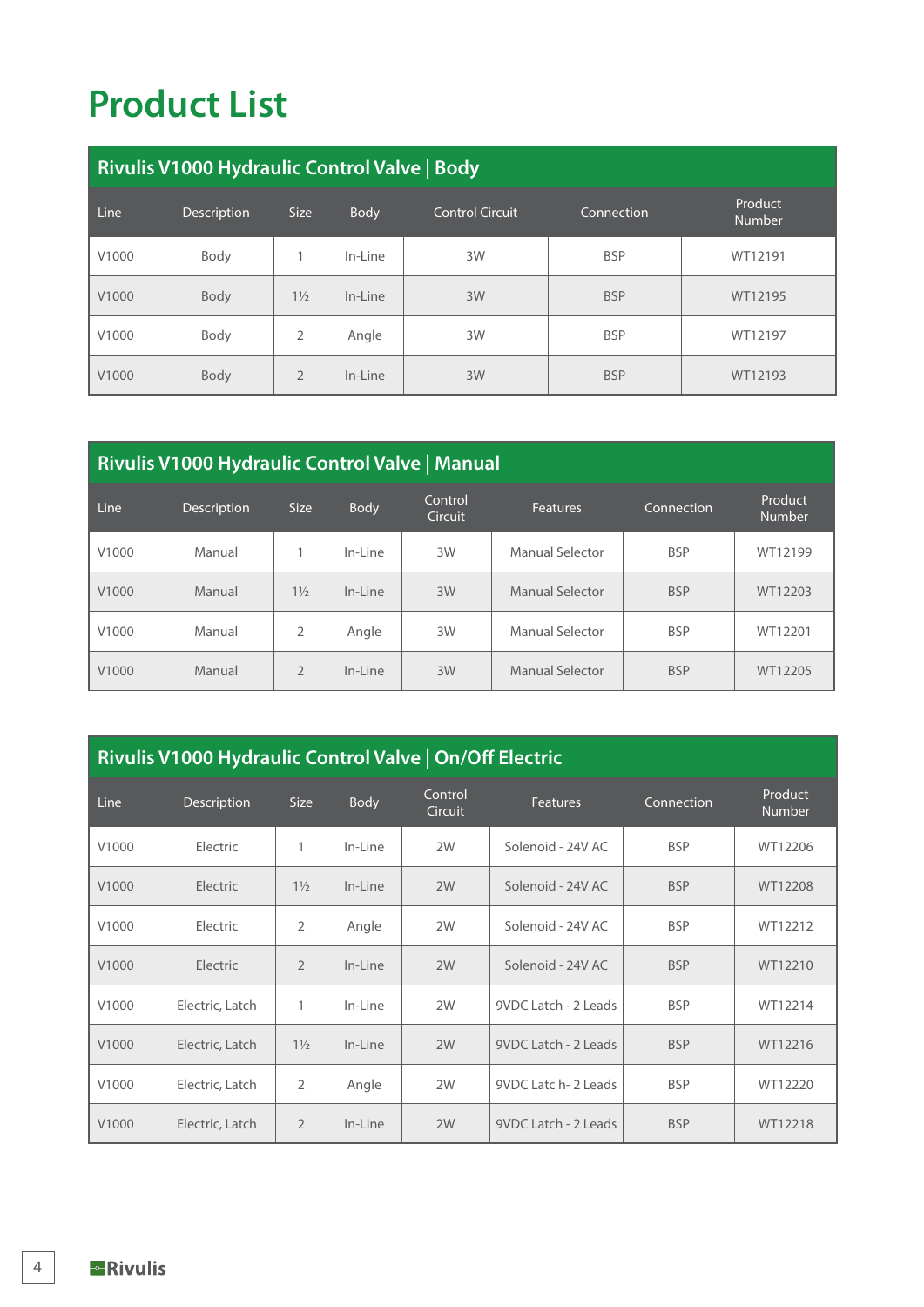| <b>Rivulis V1000 Hydraulic Control Valve   Pressure Reducing Manual</b> |                              |                |             |                    |                  |                    |            |                          |  |
|-------------------------------------------------------------------------|------------------------------|----------------|-------------|--------------------|------------------|--------------------|------------|--------------------------|--|
| Line                                                                    | <b>Description</b>           | <b>Size</b>    | <b>Body</b> | Control<br>Circuit | Spring<br>Rating | <b>Features</b>    | Connection | Product<br><b>Number</b> |  |
| V1000                                                                   | Pressure<br>Reducing, Manual | $1\frac{1}{2}$ | In-Line     | 3W                 | $0.8 - 6.5$      | Manual<br>Selector | <b>BSP</b> | WT12223                  |  |
| V1000                                                                   | Pressure<br>Reducing, Manual | $\overline{2}$ | Angle       | 3W                 | $0.8 - 6.5$      | Manual<br>Selector | <b>BSP</b> | WT12227                  |  |
| V1000                                                                   | Pressure<br>Reducing, Manual | $\mathfrak{D}$ | In-Line     | 3W                 | $0.8 - 6.5$      | Manual<br>Selector | <b>BSP</b> | WT12225                  |  |

### **Rivulis V1000 Hydraulic Control Valve | Pressure Reducing (RP-electric)**

| Line  | <b>Description</b>                 | <b>Size</b>    | <b>Body</b> | Control<br>Circuit | <b>Features</b>   | Connection | Product<br><b>Number</b> |
|-------|------------------------------------|----------------|-------------|--------------------|-------------------|------------|--------------------------|
| V1000 | Pressure Reducing,<br>Electric, NC | $1\frac{1}{2}$ | In-Line     | 3W                 | Solenoid - 24V AC | <b>BSP</b> | WT12229                  |
| V1000 | Pressure Reducing,<br>Electric, NC |                | In-Line     | 3W                 | Solenoid - 24V AC | <b>BSP</b> | WT12231                  |
| V1000 | Pressure Reducing,<br>Electric, NC |                | Angle       | 3W                 | Solenoid - 24V AC | <b>BSP</b> | WT12233                  |

\*Manual override switch included with electric valves Note: All Pilots are plastic and are normally closed.